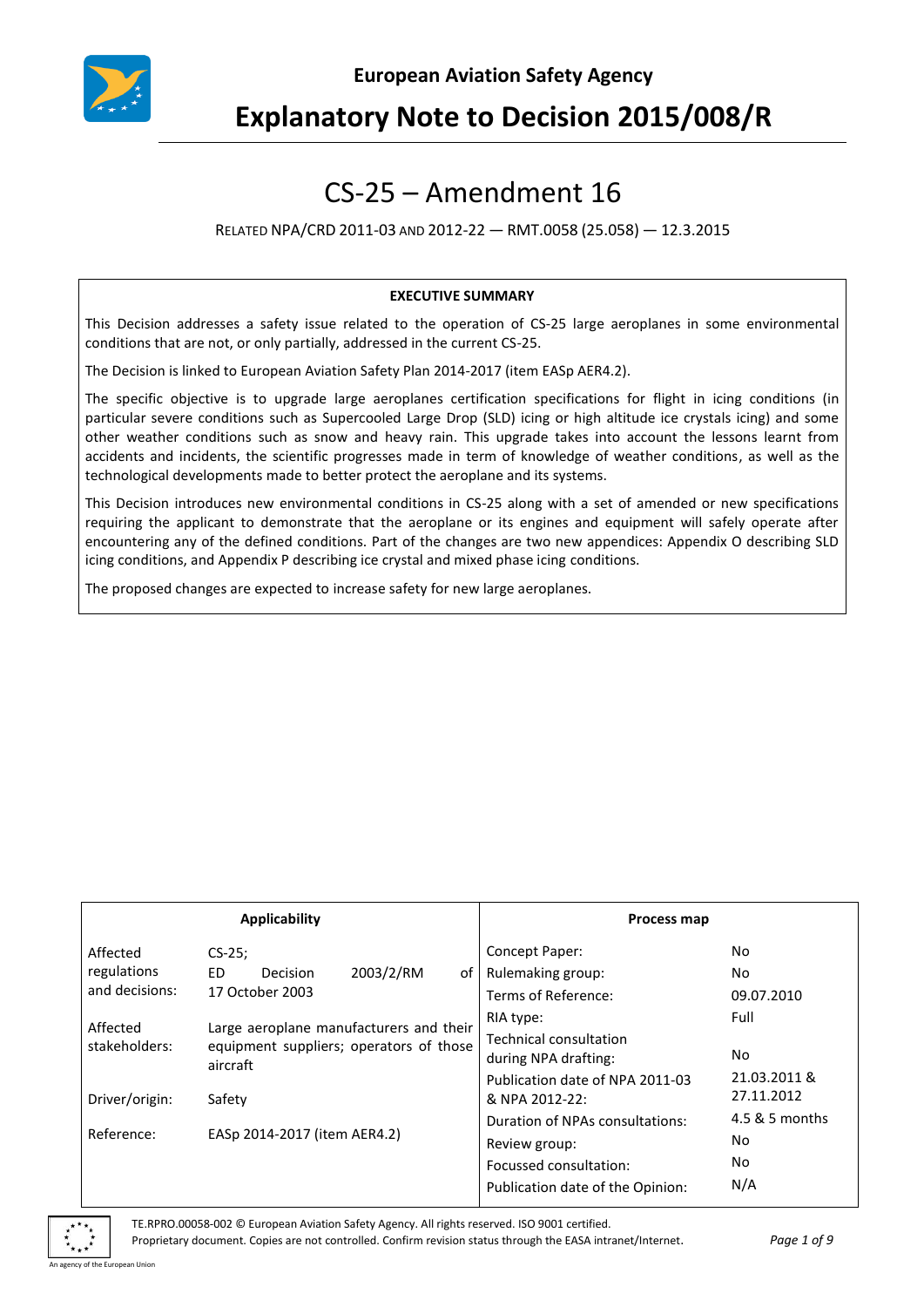## **Table of contents**

| 1.1. |  |
|------|--|
| 1.2. |  |
|      |  |
| 2.1. |  |
| 2.2. |  |
| 2.3. |  |
| 2.4. |  |
| 2.5. |  |
|      |  |
| 3.1. |  |
| 3.2. |  |
|      |  |
|      |  |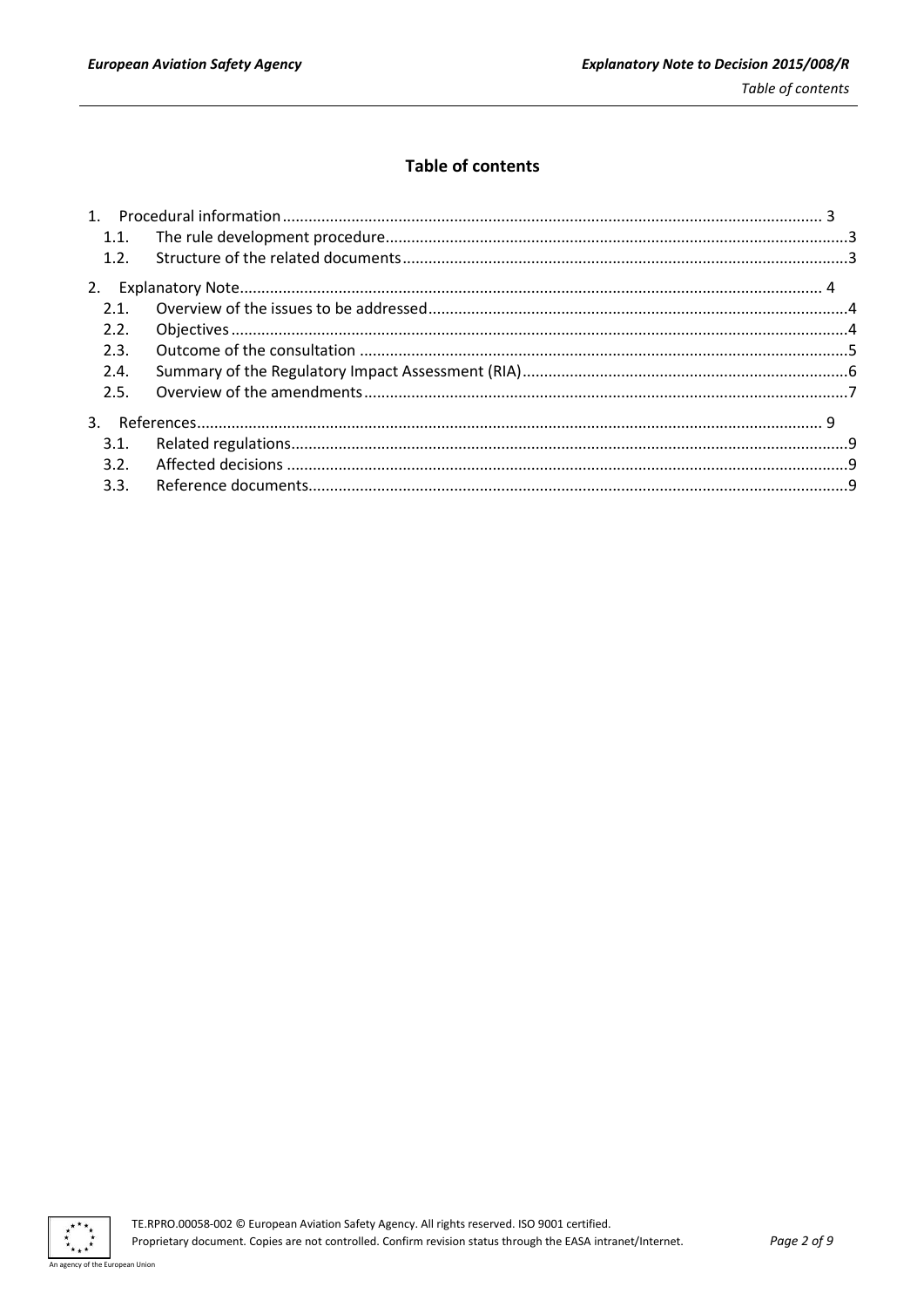## <span id="page-2-0"></span>**1. Procedural information**

#### <span id="page-2-1"></span>**1.1. The rule development procedure**

The European Aviation Safety Agency (hereinafter referred to as the 'Agency') developed this ED Decision in line with Regulation (EC) No  $216/2008<sup>1</sup>$  (hereinafter referred to as the 'Basic Regulation') and the Rulemaking Procedure<sup>2</sup>.

This rulemaking activity is included in the Agency's Rulemaking Programme for 2014-2017 under RMT.0058  $(25.058)^3$ . The scope and timescale of the task were defined in the related Terms of Reference (see process map on the title page).

The draft text of this Decision has been developed by the Agency. All interested parties were consulted through NPA 2011-03 and NPA 2012-22<sup>4</sup>. During the consultation of NPA 2011-03, 209 comments and 18 letters/attachments were received from interested parties, including national aviation authorities, professional organisations and private companies. For NPA 2012-22, 216 comments and 7 letters/attachments were received from interested parties, including national aviation authorities, professional organisations and private companies.

The Agency has reviewed the comments received on the NPA. The comments received and the Agency's responses are presented in the Comment-Response Documents (CRD) 2011-03 and 2012-22<sup>5</sup>.

The final text of this Decision with the Certification Specifications and Acceptable Means of Compliance (AMC) has been developed by the Agency.

The process map on the title page summarises the major milestones of this rulemaking activity.

### <span id="page-2-2"></span>**1.2. Structure of the related documents**

Chapter 1 contains the procedural information related to this task. Chapter 2 explains the core technical content. Chapter 2.4 summarises the findings from the Regulatory Impact Assessment. The final text of the CS is annexed to the ED Decision.

<sup>5</sup> <https://www.easa.europa.eu/document-library/comment-response-documents>



-

TE.RPRO.00058-002 © European Aviation Safety Agency. All rights reserved. ISO 9001 certified. Proprietary document. Copies are not controlled. Confirm revision status through the EASA intranet/Internet. *Page 3 of 9*

<sup>1</sup> Regulation (EC) No 216/2008 of the European Parliament and the Council of 20 February 2008 on common rules in the field of civil aviation and establishing a European Aviation Safety Agency, and repealing Council Directive 91/670/EEC, Regulation (EC) No 1592/2002 and Directive 2004/36/EC (OJ L 79, 19.3.2008, p. 1)..

<sup>2</sup> The Agency is bound to follow a structured rulemaking process as required by Article 52(1) of the Basic Regulation. Such process has been adopted by the Agency's Management Board and is referred to as the 'Rulemaking Procedure'. See Management Board Decision concerning the procedure to be applied by the Agency for the issuing of opinions, certification specifications and guidance material (Rulemaking Procedure), EASA MB Decision No 01-2012 of 13 March 2012.

<sup>3</sup> <https://www.easa.europa.eu/document-library/rulemaking-programmes>

<sup>4</sup> In accordance with Article 52 of the Basic Regulation and Articles 5(3) and 6 of the Rulemaking Procedure.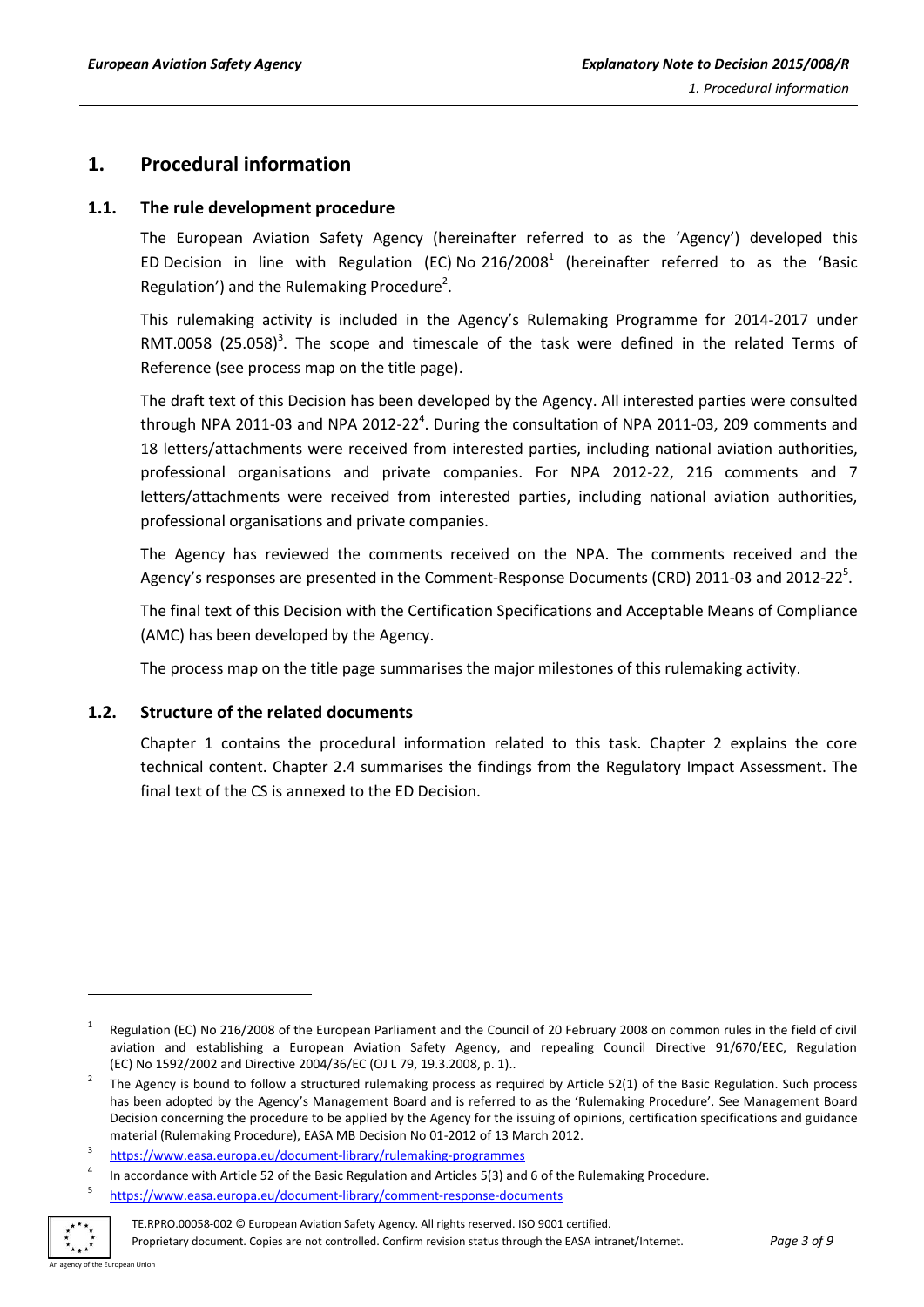# <span id="page-3-0"></span>**2. Explanatory Note**

## <span id="page-3-1"></span>**2.1. Overview of the issues to be addressed**

It has been evidenced that the icing environment, and other weather conditions, used for certification of large aeroplanes needs to be expanded and better considered in order to improve the level of safety when operating in these environmental conditions.

Accidents and incidents have been reported involving the presence of freezing rain and freezing drizzle, also designated as Supercooled Large Drop (SLD) icing conditions, as part of the causal factors. These icing conditions, which are beyond the current CS-25 Appendix C supercooled liquid icing conditions, can lead to substantial ice accretions on the airframe, notably on areas located behind ice protected areas. This has the potential of quickly deteriorating the aerodynamic performances of the aeroplane, and in some cases this has created stall or un-commanded roll of the aircraft, and in the worst cases loss of control situations.

Ice crystal icing has been a factor in events which involved the malfunction of some flight instrument external probes (in particular Pitot probes), or engine malfunctions (loss of thrust, or flame-out).

Service experience of different engine types installed on CS-25 aircraft has also identified the potential for a multiple engine failure during take-off, after prolonged ground operation in freezing fog.

Service history has shown that in-flight snow (and mixed phase) conditions have caused power interruptions on some turbine engines and APUs with inlets that incorporate plenum chambers, reverse flow, or particle separating design features.

Finally, heavy rain condition encountered in flight has created malfunctions of some flight instrument external probes (i.e. Pitot probes).

## <span id="page-3-2"></span>**2.2. Objectives**

The overall objectives of the EASA system are defined in Article 2 of the Basic Regulation. This proposal will contribute to the achievement of the overall objectives by addressing the issues outlined in Chapter 2.1. The specific objective of this proposal is, therefore, to introduce in CS-25 new environmental conditions (i.e. icing conditions and others like heavy rain, snow) along with a set of amended or new specifications requiring the applicant to demonstrate that the aeroplane or its engines and equipment will safely operate after encountering any of the defined conditions. Associated to these specifications, new or revised acceptable means of compliance and guidance material are also introduced.

The final goal is to upgrade the safety level of large aeroplanes operating in icing conditions (in particular severe conditions like SLD icing or high altitude ice crystals icing) and some other weather conditions (snow, heavy rain).

Note: Rulemaking task RMT.0179 (E.009) has been conducted in parallel to RMT.0058 to also amend the CS-E (Engines) provisions for ice protection of turbine engines, and the related CS-E amendment will be published simultaneously with this CS-25 amendment. CS-E 780 is amended to require the engine to function satisfactorily throughout the conditions of atmospheric icing, including freezing fog, and in falling and blowing snow which are defined in the turbine engines air intake system ice protection specifications of the Certification Specifications applicable to the aircraft on which the

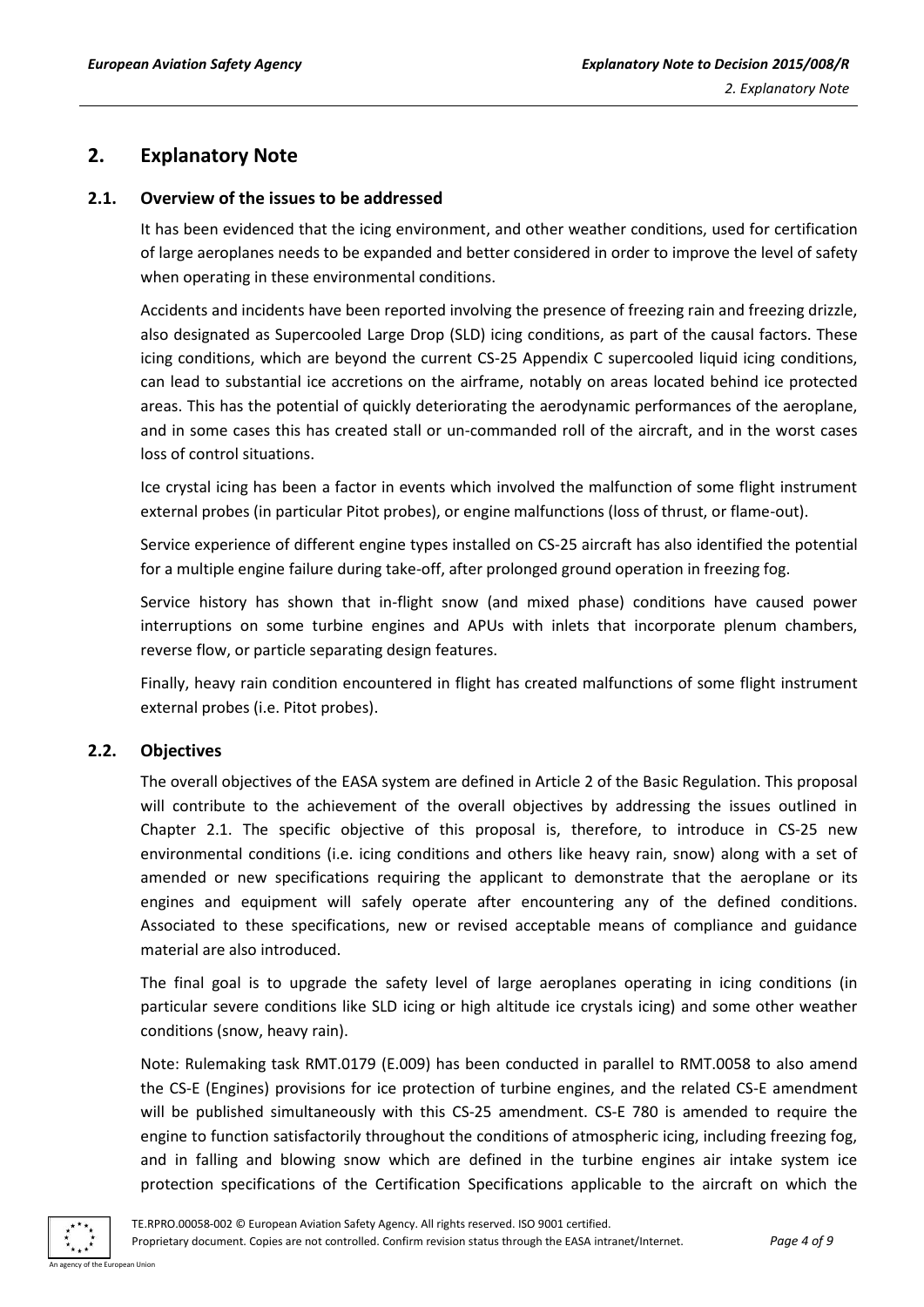engine is to be installed. This ensures consistency between the specifications applicable to the engine and the ones applicable to the air intake system at aircraft level.

### <span id="page-4-0"></span>**2.3. Outcome of the consultation**

A) Contentious item: From the comments received on both NPA 2011-03 and NPA 2012-22, it has been highlighted that some manufacturers of the highest category of CS-25 aeroplanes, e.g. Airbus, Boeing, Mitsubishi, were concerned by one part of the EASA proposal, i.e. with regard to the applicability of the new rule to demonstrate safe operation of the aircraft after encountering SLD (Supercooled Large Droplet) icing, i.e. CS 25.1420; the EASA rule is applicable to any CS-25 aeroplanes, and this corresponds to the majority position held in the IPHWG group (by ALPA, CAA UK, FAA/FAA Tech Center, Meteorological Services of Canada, NASA, SAAB, TCCA/TDC). These manufacturers supported the minority position held within the IPHWG group (by Airbus, Boeing, and Embraer, supported by Cessna) which would exclude aeroplanes with certain design features from compliance to the new CS 25.1420 rule; the three design features were: gross weight in excess of 60 000 pounds (27 000 kg), irreversible flight controls, and wing leading edge high-lift devices. This position was based on the review of accidents and serious incidents which did not involve aeroplanes in the large category equipped with the mentioned design features.

The majority position of the IPHWG on its side considered that one cannot predict with confidence that the past service experience of aeroplanes with specific design features will be applicable to future designs, and therefore the new CS 25.1420 rule must apply to all future transport category aeroplane designs.

Furthermore, the FAA published an NPRM (Notice 10-10; Docket No. FAA-2010-0636) proposing a new FAR § 25.1420 rule which would apply only to aeroplanes with a Maximum Take-Off Weight less than 60 000 pounds or with reversible flight controls. This decision, contrary to the FAA technical position in the majority position of the IPHWG, was taken in order to 'propose a rule with the estimated costs commensurate with the estimated benefits' which has been confirmed in the FAA final rule dated 4 November 2014 (Federal register Vol.79, No. 213: Amendment 25-140; Docket No. FAA-2010-0636) and was used as another argument by the manufacturers mentioned above, i.e. that the Agency should consider harmonising the rule with the FAA rule.

Transport Canada Civil Aviation (TCCA) supported the CS 25.1420 rule when commenting on NPA 2011-03, which is consistent with their position within the IPHWG.

In addition, several large aeroplane manufacturers expressed concerns about the complexity to show compliance to the new SLD icing specifications, because of the limited maturity of the simulation tools available (i.e. CFD tools, icing wind tunnels, aircraft icing tanker) and the difficulty and cost of a flight test campaign in SLD icing especially if it is needed to find the most severe SLD icing conditions.

In response to these comments, the Agency decided to maintain a CS 25.1420 rule which is applicable to all applicants, based on the fact that 1): the SLD environment can be encountered by any large aeroplanes whatever its design, and 2): it is not possible to automatically claim that the past service experience of aeroplanes with specific design features will be applicable to any future design.

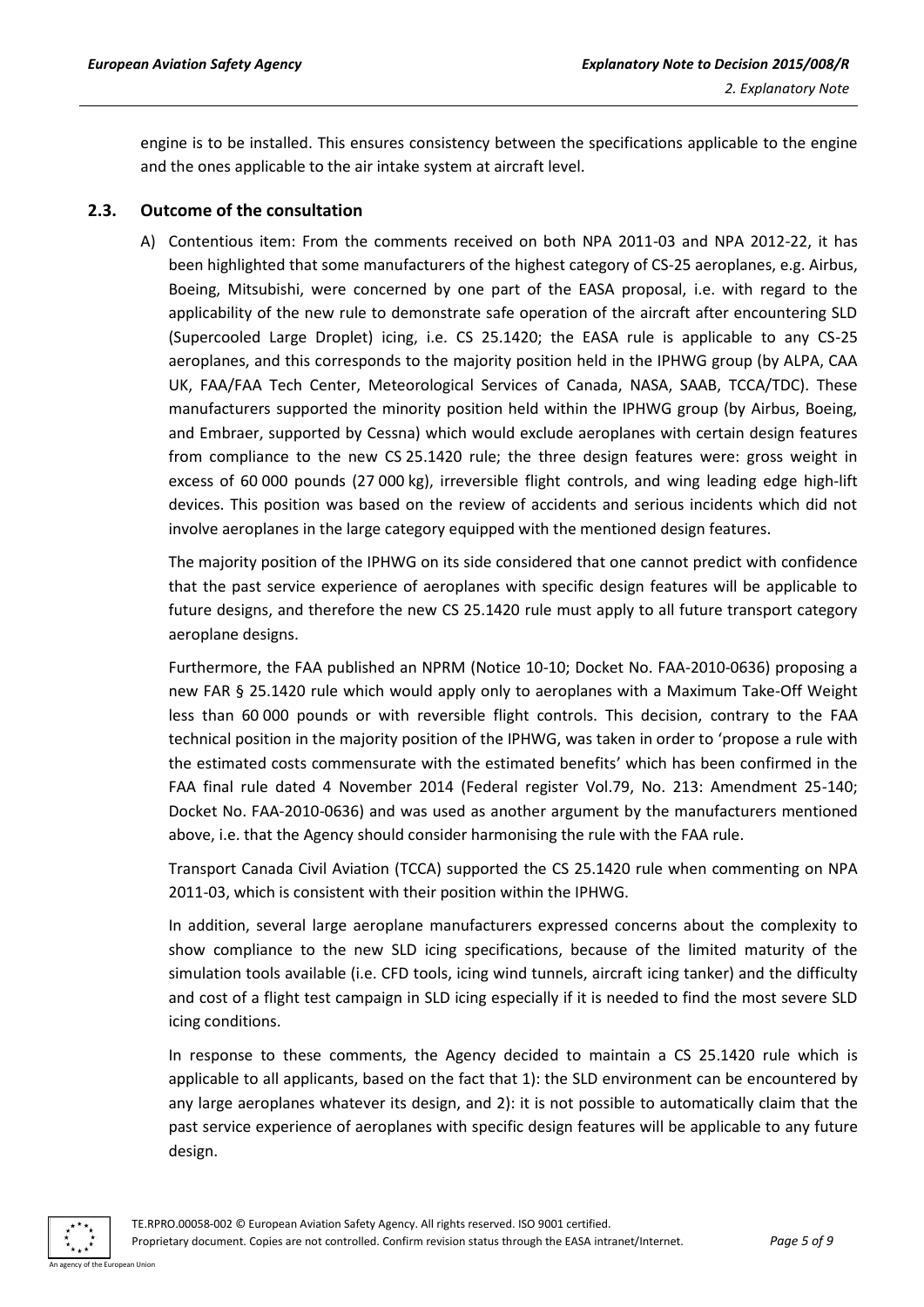Nevertheless, the Agency has recognised that many aeroplanes have demonstrated, by extensive operation in icing conditions, that they can safely fly in SLD icing conditions.

For this reason, the Agency proposed some provisions in the corresponding Acceptable Means of Compliance (AMC) material in NPA 2012-22 so that the applicant may use and take credit from similarity to a previous design having proven safe operation in SLD icing conditions. This would facilitate the demonstration of compliance with the specifications and it may remove the need for performing testing in natural or simulated SLD conditions. As the details of the method and the acceptance criteria to be used when conducting a similarity analysis are not provided in the proposed AMC material mentioned above, the Agency decided to create a new rulemaking task to prepare a proposal that will further develop the above proposal. This would then provide a better assurance to applicants on the conditions required for a similarity analysis to be accepted by the Agency. This would also facilitate the certification process for both industry and the Agency.

This rulemaking task RMT.0572 started in January 2013 with the publication of its terms of reference (ToR). The NPA has been drafted and will be published after this ED Decision amending CS-25.

B) Outside of the contentious item described above, the comments received on NPA 2011-03 and NPA 2012-22 allowed to improve the proposed specifications and clarify or further develop some guidance material and acceptable means of compliance. Please refer to the corresponding CRDs for details of the specific responses provided and changes made to the proposed CS-25 text.

## <span id="page-5-0"></span>**2.4. Summary of the Regulatory Impact Assessment (RIA)**

Safety: A safety benefit is expected by preventing the occurrences of aircraft loss of control, engine power losses or flameouts and flight instrument external probes malfunctions when operating in icing conditions, snow or heavy rain. New CS-25 aeroplanes would be demonstrated for safe operation throughout the updated environmental conditions.

Environment: Additional greenhouse gas emission caused by additional fuel burn (from additional SLD ice detection hardware weight). Monetary value estimated: 177.296 Euros.

Social: None.

Economic: The proposed rule total cost of 51.8 million Euros (Nominal value: 57.7 million Euros) is considered balanced by the safety benefit of 76.3 million Euros (Nominal value: 183.1 million Euros) of preventing accidents.

Proportionality issues: None.

Impact on regulatory harmonisation:

Several differences were identified between the NPA 2011-03 proposed specifications and the draft rule proposed by the FAA in their NPRM (Notice 10-10; Docket No. FAA-2010-0636):

- a. The applicability of the FAA proposed § 25.21(g) and §25.1420 (Supercooled Large Droplet (SLD) icing conditions) to a certain category of aeroplanes.
- b. The mixed phase and ice crystals environment proposed by FAA for Pitot tubes and Angle of Attack sensors (§25.1323 and §25.1324).

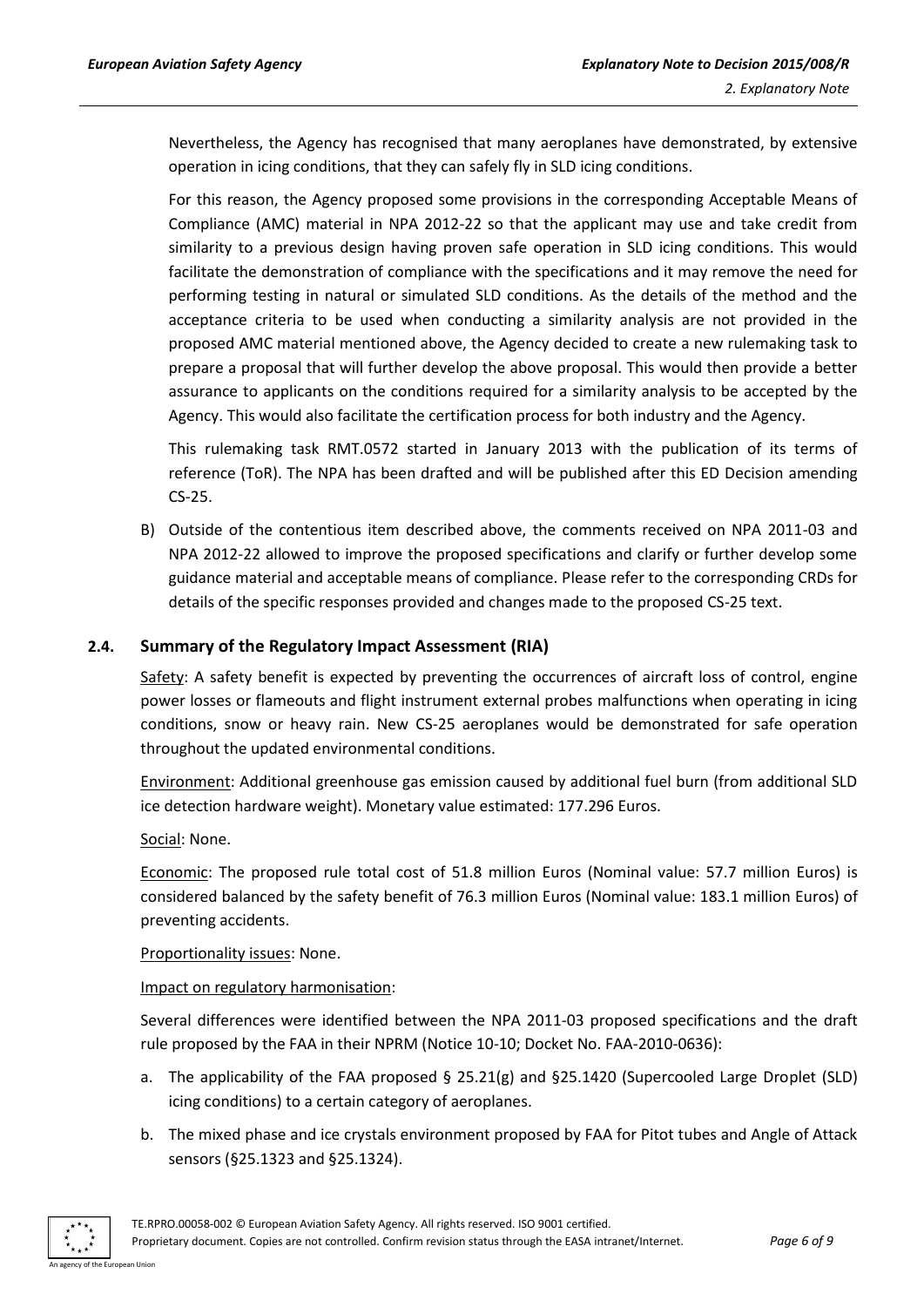- c. The applicability of the FAA proposed mixed phase and ice crystals which is limited to Pitot tubes and Angle of Attack sensors (§25.1323 and §25.1324).
- d. Flight instrument external probes heat indication system
- e. Figures 1 and 4 of the FAA proposed Appendix O

Please refer to CRD 2011-03, chapter IV.15 for the detailed explanations of these differences.

The differences compared to the FAA final rule are the same except for point e. which has been corrected by the FAA.

Concerning EASA AMCs, the proposal under NPA 2012-22 reflected the differences identified in the specifications mentioned above. In addition, AMC 25.1324, applicable to flight instrument external probes, provides ice crystal and mixed phase conditions beyond the CS-25 Appendix P environment (equivalent to FAA Appendix D to Part 33) which are more severe for flight probes. This has been decided by the Agency based on events of probes malfunctions in presence of higher ice crystal concentrations than the ones provided in Appendix P (which was mainly developed for turbine engines). The FAA NPRM, final rule and draft ACs do not include these conditions for flight probes.

## <span id="page-6-0"></span>**2.5. Overview of the amendments**

The main changes brought by this CS-25 amendment are summarised hereafter.

- A new Appendix O to CS-25 is created which provides a new SLD icing environment to be used for the certification of Large Aeroplanes, in addition to the existing CS-25 Appendix C icing environment. The Appendix O is structured in two parts like the existing Appendix C. The first part specifies the SLD icing conditions and the second part defines the ice accretions to be considered, based on the conditions provided in the first part.
- A new CS 25.1420 adds requirements that must be met in SLD icing conditions for large aeroplanes to be certified for flight in icing conditions. This change requires evaluating the operation of these aeroplanes in the SLD icing environment, developing a means to differentiate between different SLD icing conditions, if necessary, and developing procedures to exit all icing conditions, if necessary. The rule requires consideration of the SLD icing conditions (freezing drizzle and freezing rain) defined in the new CS-25 Appendix O, part I, in addition to the existing CS-25 Appendix C icing conditions. Three options are available:
	- 1) Detect Appendix O conditions and then operate safely while exiting all icing conditions  $(CS 25.1420(a)(1));$
	- 2) Safely operate in a selected portion of Appendix O conditions, detect when the aeroplane is operating in conditions that exceed the selected portion, and then operate safely while exiting all icing conditions (CS 25.1420(a)(2)); and
	- 3) Operate safely in all of the Appendix O conditions (CS 25.1420(a)(3)).
- Performance and handling qualities specifications are updated: The new CS  $25.21(g)(2)$  identifies the performance and handling qualities requirements that must be met to ensure that an aeroplane certified to either the proposed CS 25.1420(a)(1) or (a)(2) could safely exit icing if the icing conditions of proposed Appendix O, for which certification is not sought, are encountered. The new CS 25.21( $g$ )(3) identifies the requirements for safe operation in all or any portion of the

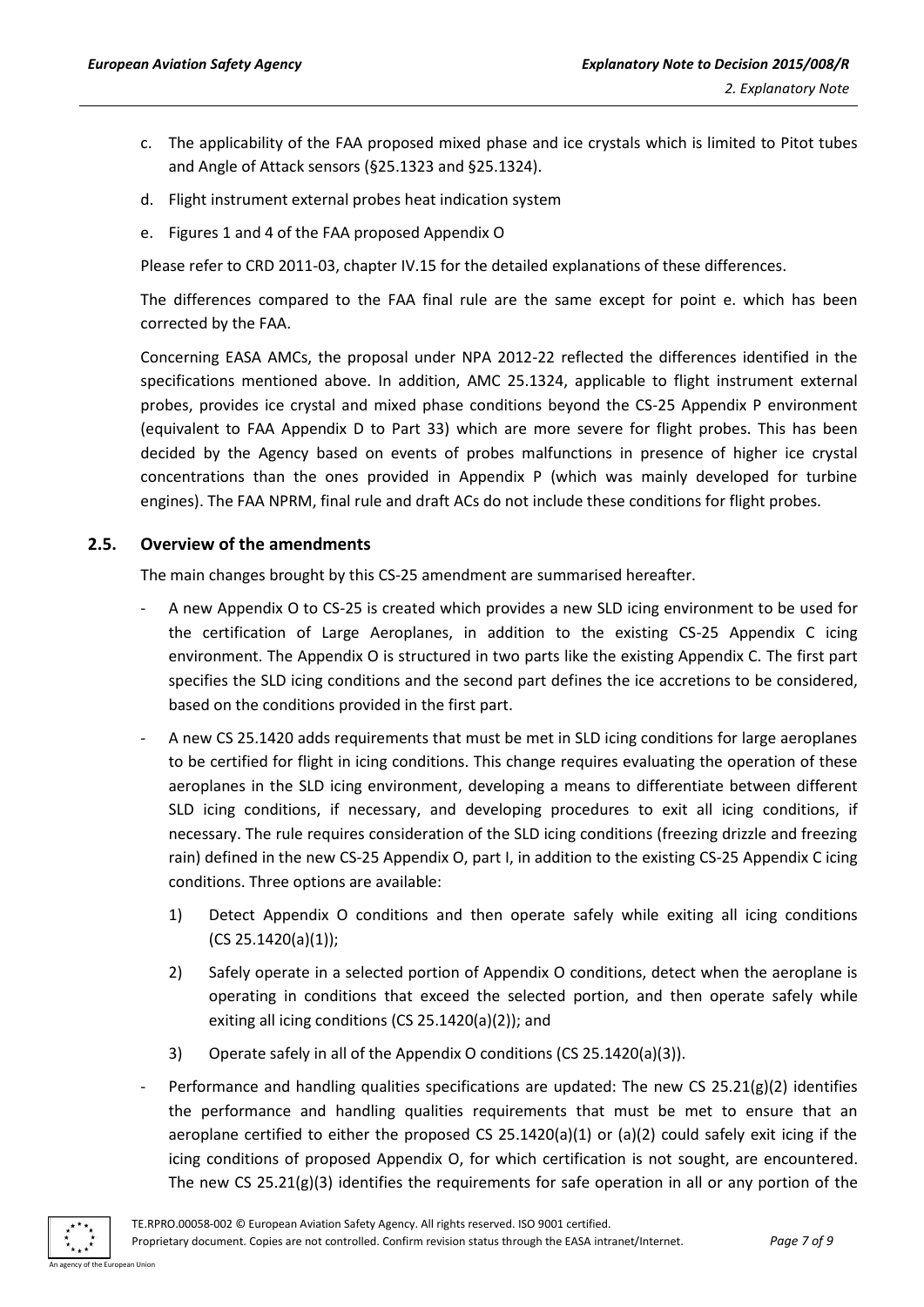proposed Appendix O icing conditions. The requirements for safe operation in all or any portion of the proposed Appendix O icing conditions under CS  $25.21(g)(3)$  are similar to those currently required for Appendix C icing conditions. The list of CS-25 Subpart B requirements that currently do not have to be met for flight in Appendix C icing conditions do not have to be met in Appendix O icing conditions. For continued operation in Appendix O icing conditions, there should effectively be no degradation in handling qualities from the minimum standards established by CS-25 Subpart B specifications, and any degradation in performance should be no greater than that allowed by the rules for Appendix C icing conditions. The applicable subpart B specifications have been amended to add the reference to Appendix O for ice accretions definition (CS 25.105, 25.111, 25.119, 25.121, 25.123, 25.125, 25.143, 25.207, 25.237, 25.253).

- A new Appendix P to CS-25 is created with provides a new ice crystals and mixed phase icing environment.
- Components, Powerplant, and APU requirements: Several specifications are amended or created in order to introduce Appendix O, Appendix P, ground freezing fog, snow, or heavy rain, as applicable, in addition to Appendix C icing conditions: windshields (25.773), powerplant (25.903, 25.929, 25.1093), flight instrument external probes (25.1323, 25.1324, 25.1325, 25.1326), APU (25J1093).
- Operating limitations: For powerplant, a new sub-paragraph to CS 25.1521 is created to add some operational limitations derived from the conditions demonstrated under CS 25.1093(b)(2)(i.e. maximum time interval between engine run-ups from idle, run-up power setting, duration at power, and the associated minimum ambient temperature, if any). For essential APUs CS 25J1093 requires to identify the equivalent operating limitations.

At the aircraft level, CS 25.1533 is amended to prohibit intentional flight into the Appendix O conditions for which the aeroplane has not been certified and require exiting all icing conditions after encountering Appendix O conditions for which the aircraft has not been certified.

In order to support the demonstration of compliance to the amended or new specifications above, the corresponding AMCs have been amended or created.

For further explanations on the changes made, please refer NPA/CRD 2011-03 and NPA/CRD 2012-22.